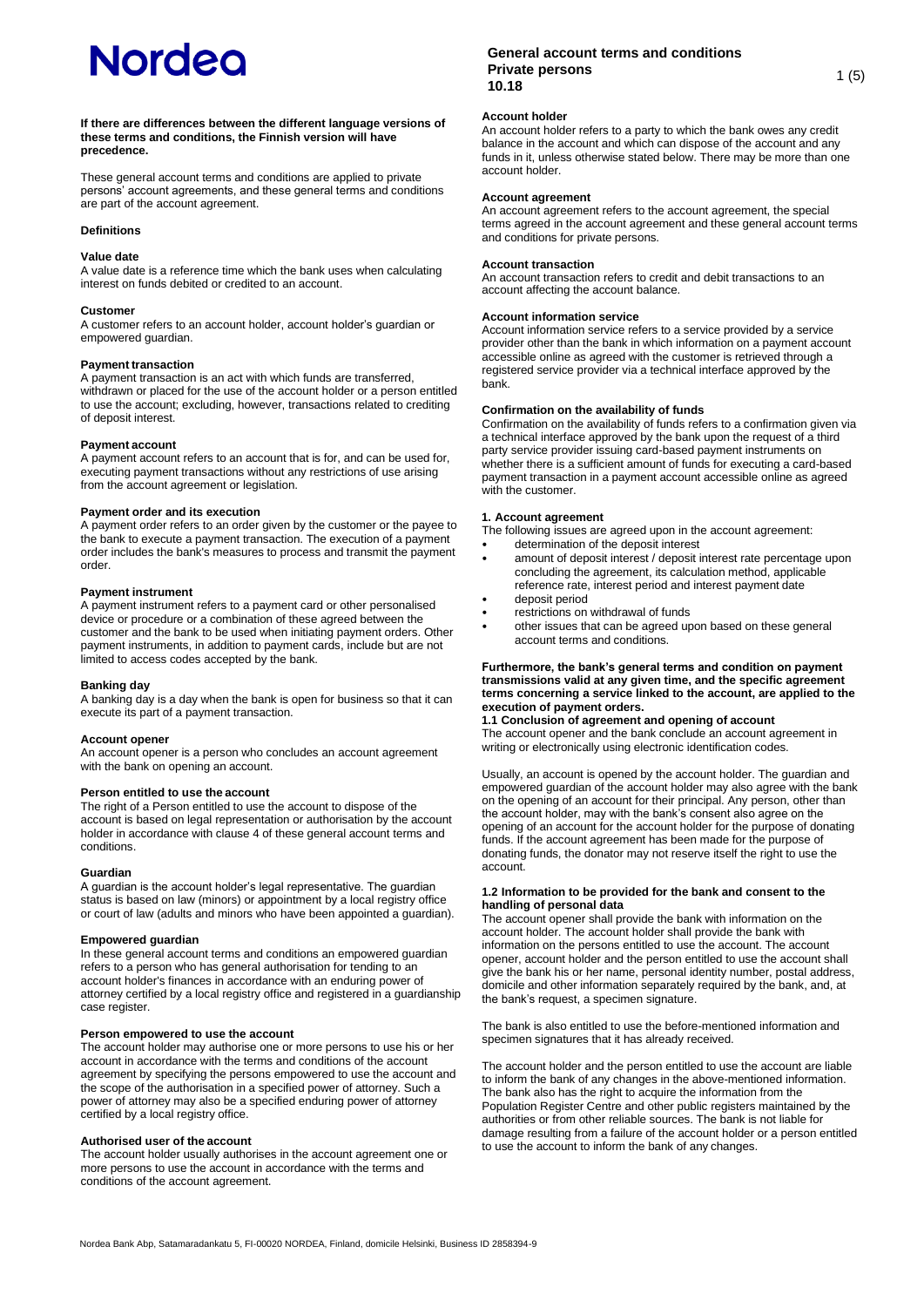By using the account and the payment services connected to it, the customer gives explicit consent to the bank handling personal data that is necessary for providing the payment services.

## **1.3 Communications between the bank and the customer**

If the customer has the netbank service, the bank makes the payment transaction information available to the customer electronically in the netbank service. The bank is entitled to charge a fee in accordance with its tariff if the information is delivered to the customer in some other manner than through the netbank service.

If the customer does not have the netbank service the bank makes the payment transaction information available to the customer in another electronic service provided or approved by the bank, or in its branches in Finland or, upon the customer's request, delivers the information, or in some other agreed manner makes it available to the customer. The bank is entitled to charge a fee in accordance with its tariff if the information is made available to the customer in a manner other than already agreed and in use by the customer. If however, the customer adopts the netbank service, the bank will thereon make the payment transaction information available to the customer electronically in the netbank service, in such a case the bank is entitled to charge a fee in accordance with its tariff if the information is also delivered to the customer in some other manner than through the netbank service.

If, however, the customer adopts the netbank service, the bank will thereon only make the information on payment transactions available to the customer electronically in the netbank; in such a case the bank is entitled to charge a fee in accordance with its tariff if the information is also delivered to the customer in some other manner than through the netbank service.

Payment transaction information is provided at least once a month unless it has been separately agreed that the information is provided more frequently. The bank is entitled to charge a fee in accordance with its tariff for information provided more frequently than once a month.

The information on payment transactions is available to the customer for at least one (1) year from each transaction. The bank is entitled to charge a fee in accordance with its tariff for providing information older than one (1) year.

The bank sends other notifications regarding the account electronically to the netbank service. If the netbank service is not in use for the account holder's banking matters, the bank will deliver the other notifications regarding the account by sending them electronically to another electronic service provided or approved by the bank or to an address known to the bank in accordance with clause 1.2 of these general account terms and conditions, or the information is delivered electronically in some other manner to be separately agreed upon. If the netbank service is later agreed to be opened for the account holder's banking matters, the bank will thereon deliver, without any separate notice, the other notifications concerning the account electronically to the netbank service.

When the bank provides information on payment transactions or other notification regarding the account electronically in the netbank service or in another electronic service provided or approved by the bank, sends it to the above-mentioned address or delivers it in some other manner separately agreed on, the customer is considered to have received the information or notification no later than on the seventh (7th) day after the date it was sent.

The bank will issue notifications concerning the security of the payment service on its website or through other electronic service approved by the bank, such as netbank.

If the customer has filed a complaint with the bank, the bank will reply to it in writing or electronically.

What has been agreed above in this clause 1.3 on the netbank service is also applicable to the netbank's viewing right.

As regards the identification data and devices used for the netbank service and the netbank's viewing right, the customer shall comply with the instructions the bank gives at any given time *inter alia* on their use and safekeeping. The identification data and devices are personal.

The customer shall send notifications concerning the account agreement to the bank electronically through the netbank service or another

## **General account terms and conditions Private persons 10.18** 2 (5)

electronic service provided or approved by the bank, or in writing. The bank is deemed to have received the notification no later than on the seventh (7th) day after the date it was sent.

During the validity of the agreement, the parties can communicate in Finnish or Swedish as agreed. Should the customer prefer to use a language other than Finnish or Swedish, this requires the bank's consent, and the account holder is liable for acquiring interpretation service and paying the ensuing costs.

## **1.4 Right to receive information on the terms and conditions and preliminary information during the agreement period**

The customer may request the account terms and conditions and any preliminary information related to the account from the bank during the agreement period free of charge. The bank delivers the information as agreed in clause 1.3 of these general account terms and conditions on other notifications regarding the account.

## **2. Rights of a legally competent account holder 2.1 One account holder**

The account holder disposes of the account. The account holder is entitled to make decisions on the use of the funds on the account and the persons entitled to use the account and to agree with the bank on any amendments to the account agreement and on closing of the account.

## **Pledging of the funds on the account**

The account holder may pledge the funds on the account. To secure its right, the pledge holder must notify the bank of the pledge. The account holder may also make such a notification.

## **Payment instruments**

Funds may be withdrawn from the account and payment orders concerning the account may be initiated with payment instruments accepted by the bank. The bank and the account holder agree separately on the payment instruments that are given to the account holder and persons entitled to use the account, unless otherwise agreed in the account agreement.

When the account is closed or a right to use the account is cancelled, the account holder and the person entitled to use the account shall immediately return the payment instruments linked to the account to the bank. The bank may require the payment instruments to be returned even in other cases when it considers there to be a well-grounded reason.

## **2.2 Several account holders**

If there are several account holders, each of them is entitled to use the account and the funds on the account alone with the payment instruments agreed upon with the bank and to make decisions concerning the account ("either-to-sign" account), unless otherwise agreed in the account agreement. However, changes concerning the right of ownership to the account cannot be made without the consent of all account holders.

If it is agreed in the account agreement that the account holders can only use the account together ("both-to-sign" account), decisions concerning the account require the consent of all account holders.

If one of the account holders wants to prevent the use of the account, the bank shall be notified of it, in which case the bank is entitled to prevent the use of the account. In such a case the account can only be used by all account holders together.

## **Termination of the account**

The account cannot be terminated without the consent of all account holders, unless the account has not been used for a long time and has only a minor amount of funds.

## **Giving notice on the account agreement regarding one account holder**

Each account holder can withdraw from the account agreement by giving notice on the account agreement on his or her part in accordance with clause 13 of these account terms and conditions.

## **Pledging of the funds on the account**

The account holders can pledge the funds on the account together only. To secure its right, the pledge holder must notify the bank of the pledge. The account holders may also make such a notification.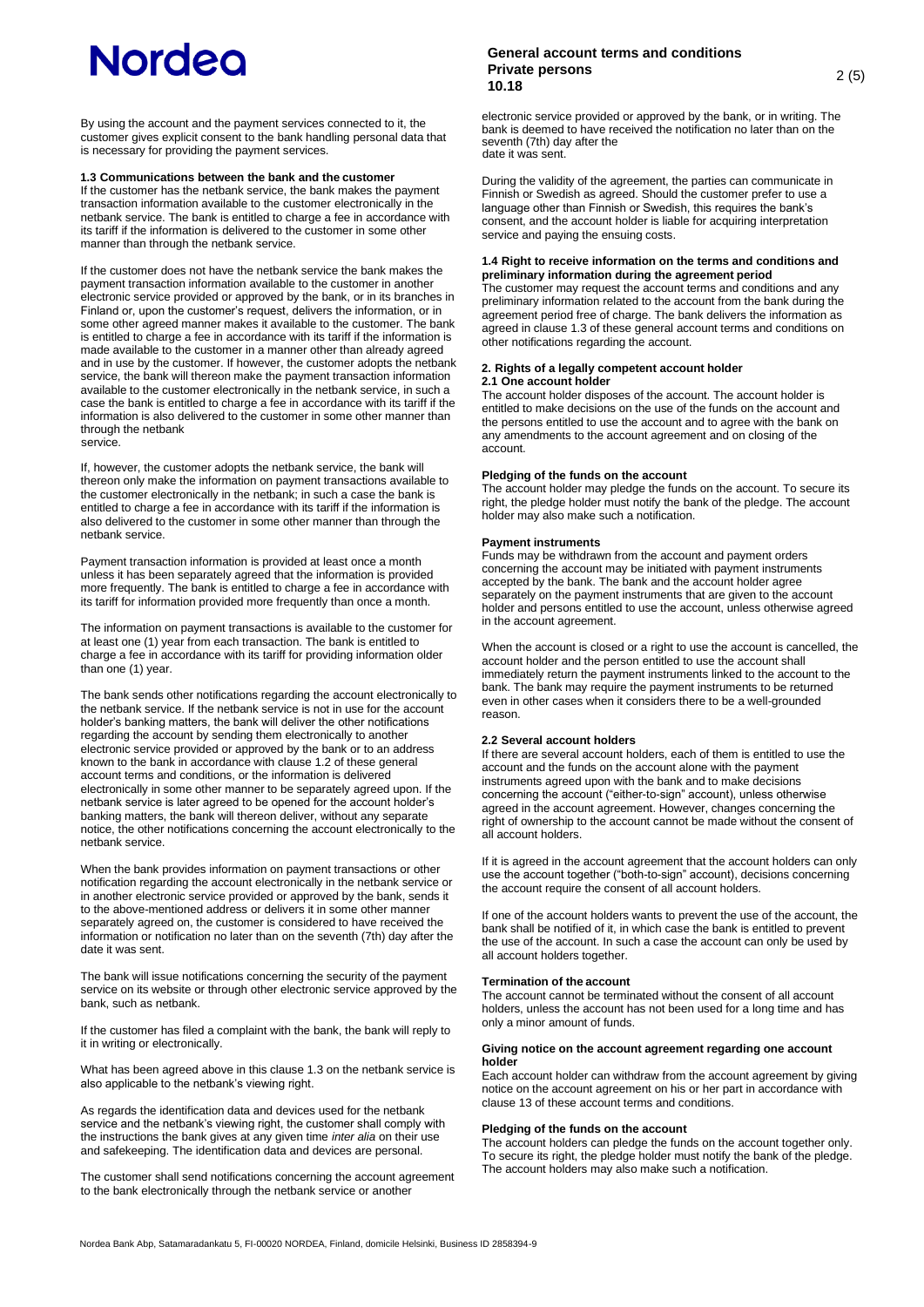#### **Entitling to use the account**

The account holders may decide only together on granting a person the right to use the account, unless otherwise agreed.

#### **Payment instruments**

Funds may be withdrawn from the account and payment orders concerning the account may be initiated with payment instruments accepted by the bank. Each account holder agrees separately with the bank on the payment instruments with which the account holder uses the account, unless otherwise agreed in the account agreement.

All account holders together agree with the bank on the payment instruments to be given to the persons entitled to use the account, unless otherwise agreed in the account agreement.

When the account is closed or a right to use the account is cancelled, the account holders and the persons entitled to use the account shall immediately return the payment instruments to the bank. The bank may require the payment instruments to be returned even in other cases when it considers there to be a well-grounded reason.

#### **Receipt of information**

Each account holder is entitled to receive all information concerning the account and the account transactions. The bank gives the information referred to in clauses 1.3 and 12 of these general account terms and conditions in the manner specified in the said clauses and free of charge only to the first account holder specified in the account agreement.

## **3. Rights of an account holder under guardianship**

A person under guardianship may conclude an account agreement with the bank if his or her competency has not been restricted. The account holder may use the account only as specified by the guardian.

A legally incompetent person having reached the age of 15 may conclude an account agreement and dispose of the funds that are paid to him or her by virtue of a specific legal provision or that he or she has earned by his or her own work.

# **4. Rights of a person entitled to use the account**

## **4.1 Rights of a guardian**

The account holder's guardian disposes of the account in the same way as an account holder. The guardian agrees with the bank on the opening and closing of the account, notifies it of the persons entitled to use the account and agrees with it on the payment instruments. If there are several guardians, they control the account and make decisions on the account together, unless otherwise agreed between the guardians and the bank or unless the duties of the guardians have been differentiated by an authority's decision.

Both the guardian and the principal are entitled to receive information on all the principal's account matters. The guardian's right to receive information also concerns the principal's account matters for the time preceding the appointment of the guardian. If the guardian is appointed only for the purpose of tending to a specific task, the guardian is only entitled to receive information on account matters related to the task referred to in the appointment.

## **4.2 Rights of an empowered guardian**

Besides the account holder, an empowered guardian has the right to agree with the bank on the opening and closing of the account, the right to use the account and the payment instruments.

#### **4.3 Rights of an authorised user of the account**

An authorised user of the account may use the funds on the account with the payment instruments agreed upon between the account holder and the bank. When the account is closed or the right of use is cancelled, the authorised user of the account shall immediately return all payment instruments to the bank. The bank may require the payment instruments to be returned even in other cases when it considers there to be a wellgrounded reason.

The authorised user of the account is entitled to receive information on the account transactions concerning the account in question from the period he or she has been authorised to use the account. An authorised user of the account may not amend the account terms and conditions, conclude any supplementary agreements related to the account, pledge the funds on the account, close the account or transfer his or her right of use to a third party or authorise a third party to withdraw funds from the account, unless otherwise agreed.

## **General account terms and conditions Private persons 10.18** 3 (5)

## **4.4 Rights of a person empowered to use the account**

A person empowered to use the account can, with the bank's consent, use the account, dispose of the account and receive information on account transactions within the limits of the empowerment given in the specified power of attorney by the account holder. The empowered person may not transfer the empowerment to a third party, unless otherwise stated in the power of attorney.

## **5 Account information service and corresponding account queries**

A request to deliver account information and the related payment transactions information (account query) can be given to the bank through the account information service or other party authorised by the customer. The information requests delivered to the bank are executed with the same content as they have been received by the bank. The bank may deliver the requested information to the party through which the request was received.

- The bank may prevent account queries
- if it suspects unauthorised or fraudulent use of the payment account by the party authorised by the customer
- if no consent has been given or the consent to an account query cannot be verified,
- at the customer's request or
- for a reason attributable to the law or other authoritative order.

If such information is requested in an account query, to which the sender of the query has no right, the bank may decide not to deliver the information.

The bank notifies the customer of the prevention and its grounds in an agreed manner unless there are justified security reasons for not making the notification or the notification is prohibited elsewhere in the law.

The bank is not liable in any respects for damage caused by the account information service or other party authorised by the customer.

#### **6. Confirmation on the availability of funds needed for executing a card-based payment transaction**

With the account holder's consent, the bank may give a service provider issuing card-based payment instruments a confirmation of whether a sufficient amount is available in the account designated by the account holder for executing a card-based payment transaction. The account holder's consent is separately confirmed to the bank in a manner stated by the bank.

## **7. Overdraft**

The account holder and the person entitled to use the account may use a payment instrument only to the extent that the account is not overdrawn. If the account holder or a person entitled to use the account does not use a payment instrument as stated above, the bank has the right to enter the amount to be debited to the account as its receivable to fall immediately due for payment. If the breach of the agreement is material, the bank has the right to terminate the account agreement with immediate effect.

The account holder is liable to pay to the bank statutory default interest on the account overdraft, unless otherwise separately agreed, a fee for sending a reminder (in Finnish "Ilmoitus tilin ylityksestä") and any other charges and fees arising from collecting the overdraft in accordance with the tariff. The bank is entitled to debit all the before-mentioned charges and fees to the account.

## **8. The bank's right to restrict the use of the account 8.1 The bank's right not to approve the use of the account**

The bank has the right not to approve the use of the account,

- if it has not been provided with the information referred to in clause 1.2,
- if the signature on a document intended for withdrawal differs from the sample signature in the bank's possession,
- if the user of the account cannot reliably prove his or heridentity,
- if the authorisation does not meet the requirements set by the bank,
- if a cheque is presented for cashing after the cashing period has ended,
- for a reason attributable to the law or other authoritative order, or
- if the bank has otherwise reason to doubt the validity of the use of the account.

The bank has the right to limit the use of the account in other places than the account branch for security reasons.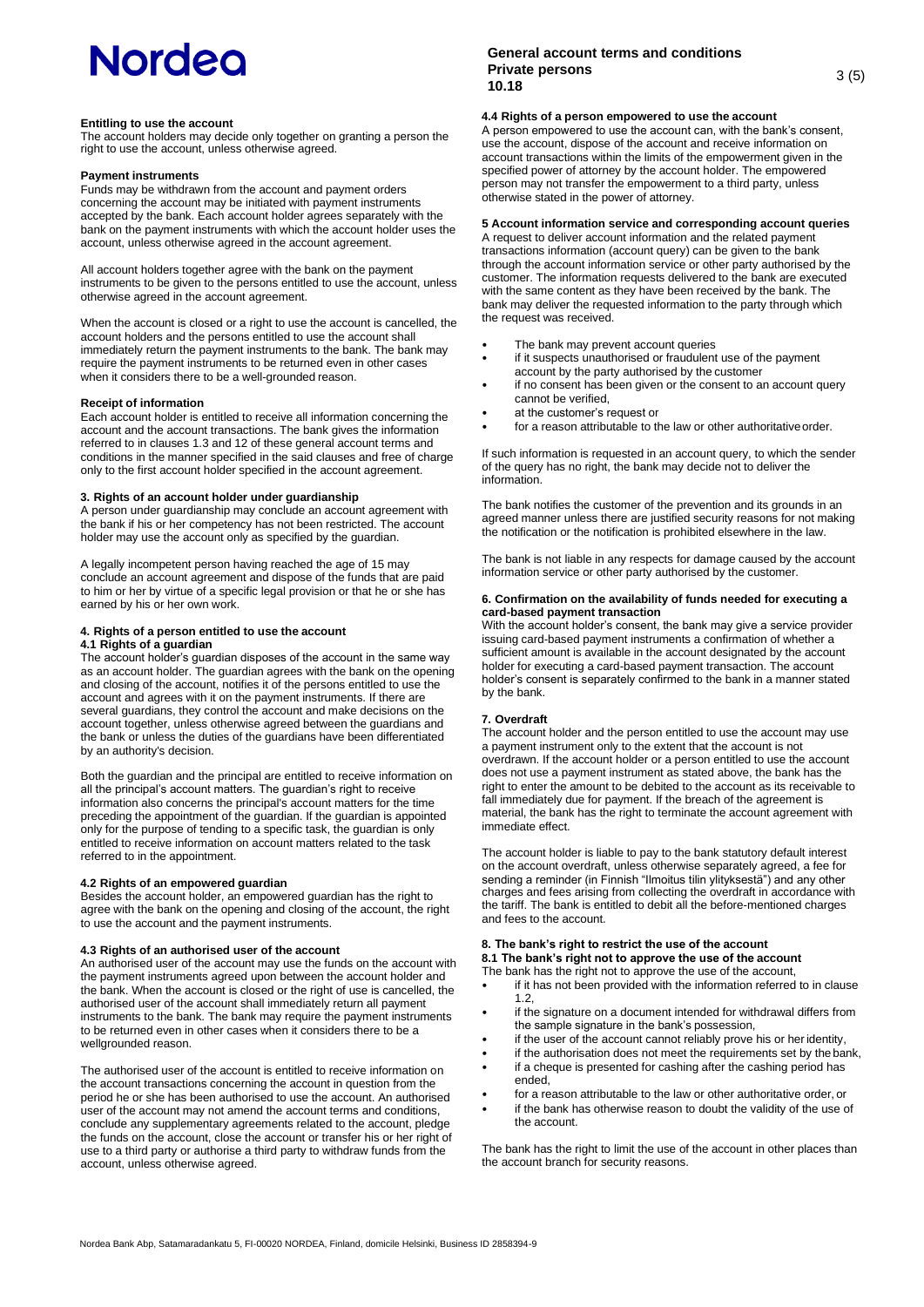## **8.2 The bank's right to close the account**

The bank is entitled to close the account, if

- if the account holder is declared bankrupt, if a person empowered with an enduring power of attorney certified by a local registry office and the account holder cannot agree on the use of the account,
- if a guardian is appointed to the account holder,
- if the criteria for set-off as laid down in the Act on Credit Institutions are fulfilled,
- if even one account holder demands it.
- the bank has reason to suspect that the account is misused, or
- for a reason attributable to the law or other authoritative order.

If, despite a reminder, the account does not have sufficient funds for payment of the bank's charges and fees, the bank is entitled to close the account until the account holder has paid to the bank the charges and fees in accordance with clauses 7 and 11 of these general account terms and conditions. The bank notifies the account holder of the closing of the account afterwards.

## **9. Borrowing rate**

## **9.1 Value date**

The value date of a debit to the account is the day on which the amount of the payment transaction is debited to the account. If the funds are already received with a payment instrument before the debit, the value date is the day on which the funds were received for use. The value date of a debit can be any day.

The value date of a credit to the account is the banking day on which the amount of the payment transaction is paid to the beneficiary's account.

If the incoming payment and the account to be credit are in a different currency, the amount cannot be credited to the account until the necessary foreign exchange trades have been executed.

The amount of a cash deposit (in Finnish "Käteistalletus") is credited to the ansame of a cash as point (in minimity) indicated of the account when the genuineness of the funds has been authenticated, the funds counted and the necessary foreign exchange trades have been made. The value date of a cash deposit is the banking day on which the deposit is credited to the account.

## **9.2 Discontinuation or interruption of quoting of reference rate**

If quotation of the reference rate is discontinued or interrupted, the reference rate applied to the deposit will be based on theregulation issued on the new reference rate, or on a decision or an instruction of the authorities.

If no statute, decision or instruction of the authorities is issued on the new reference rate, the bank and the account holder will agree on a new reference rate applicable to the deposit. If the bank and the account holder do not reach agreement on the new reference rate before the interest determination period ends, the reference rate applied to the deposit before the interest determination period ended will continue to be applied. If the bank and the account holder do not reach agreement on a new reference rate within six (6) months from the end of the aforementioned interest determination period, the bank will determine a new reference rate after consulting the authorities supervising banks

## **10. Account transactions**

The bank enters the deposit amount, changes in the amount and other account transactions into its bookkeeping, which is considered a reliable verification of the account holder's account balance, unless the account holder presents proof indicating otherwise.

## **11. Charges and fees**

The account holder is liable to pay the charges and fees related to the opening, use and maintenance of the account and notifications sent by the bank. The charges and fees are shown in the tariff valid at any given time. The bank is entitled to debit all the before-mentioned charges and fees to the account.

## **11.1 Reservation of cover for debiting of charges and fees**

The account holder is liable to ensure that the account has sufficient cover for the debiting of those charges and fees of the bank that the bank is entitled to debit according to the terms and conditions of the account agreement or other commitment.

## **General account terms and conditions Private persons 10.18** 4 (5)

## **11.2 Recording of the bank's charges and fees when the account lacks cover**

If the account lacks cover for the debiting of the bank's charges and fees in a situation referred to in clause 11.1 of these General Account Terms, the bank has the right to enter the amount of the debit on the account as its receivable.

Such debits include

- 1) default interest, charges and fees in accordance with the terms and conditions of the account agreement,
- charges and fees based on other agreements or separate assignments between the account holder and a person entitled to use the account and the bank and agreed to be debited to the account.

## **11.3 Consequences of lack of cover**

If the account lacks cover for the debiting of the default interest and the bank's charges and fees referred to in clause 11.2 of these general account terms and conditions, the account holder is liable to pay to the bank, and the bank is entitled to debit to the account, from funds that arrive to the account later, the default interest accrued on the bank's receivable, the fee for sending a reminder, and other charges and fees arising from the collection of the receivable.

## **12. Amendments to the terms and conditions of the account agreement and revision of the tariff**

The bank sends a notification of any amendment to the terms and conditions of the account agreement and revision to the tariff as is agreed in clause 1.3 of these general account terms and conditions on other notifications concerning the account. An amendment to the terms and conditions of the account agreement and a revision to the tariff becomes effective from the date stated by the bank, but at the earliest after two (2) months after the sending of the notification to the account holder.

The customer is considered to have accepted the amendment and the agreement continues as amended unless the customer notifies the bank electronically via the netbank service or in writing by the notified date of entry into force of the amendment that he or she objects to the amendment. The customer has the right to terminate the account agreement with immediate effect until the stated date of entry into force of the amendment or revision or before the stated date of entry into force of the amendment or revision. If the customer objects to the amendment or revision, he or she and the bank are entitled to terminate this agreement in accordance with clause 13 of these general account terms and conditions. The bank does not charge any costs for the termination.

If the bank, in connection with an amendment to the terms and conditions of the account agreement or a revision to the tariff, has stated that objection to the amendment or revision before it becomes effective leads to the termination of the account agreement on the effective date, the bank is entitled to consider the account agreement terminated on the effective date of the amendment or revision without separate notice.

## **13. Validity and termination of the account agreement**

The account agreement is valid until further notice, unless otherwise agreed.

Unless otherwise agreed in the account agreement, the customer is entitled to terminate the account agreement with immediate effect, in which case the funds on the account must be withdrawn. The bank is entitled to terminate the account agreement with two (2) months' notice, unless it is agreed on a longer period in the account agreement.

The bank has the right to terminate the account agreement with immediate effect if the account holder or other person entitled to use the account has essentially breached the obligations based on the account agreement.

Correspondingly, the account holder has the right to terminate the account agreement with immediate effect if the bank has essentially breached its obligations based on the account agreement. In such a case the funds in the account must be withdrawn.

The bank sends the notice of termination either in writing or electronically to the netbank service. When the bank provides information on payment transactions.

The bank is entitled to terminate the account after the period of notice has elapsed, or the account agreement has been terminated in the